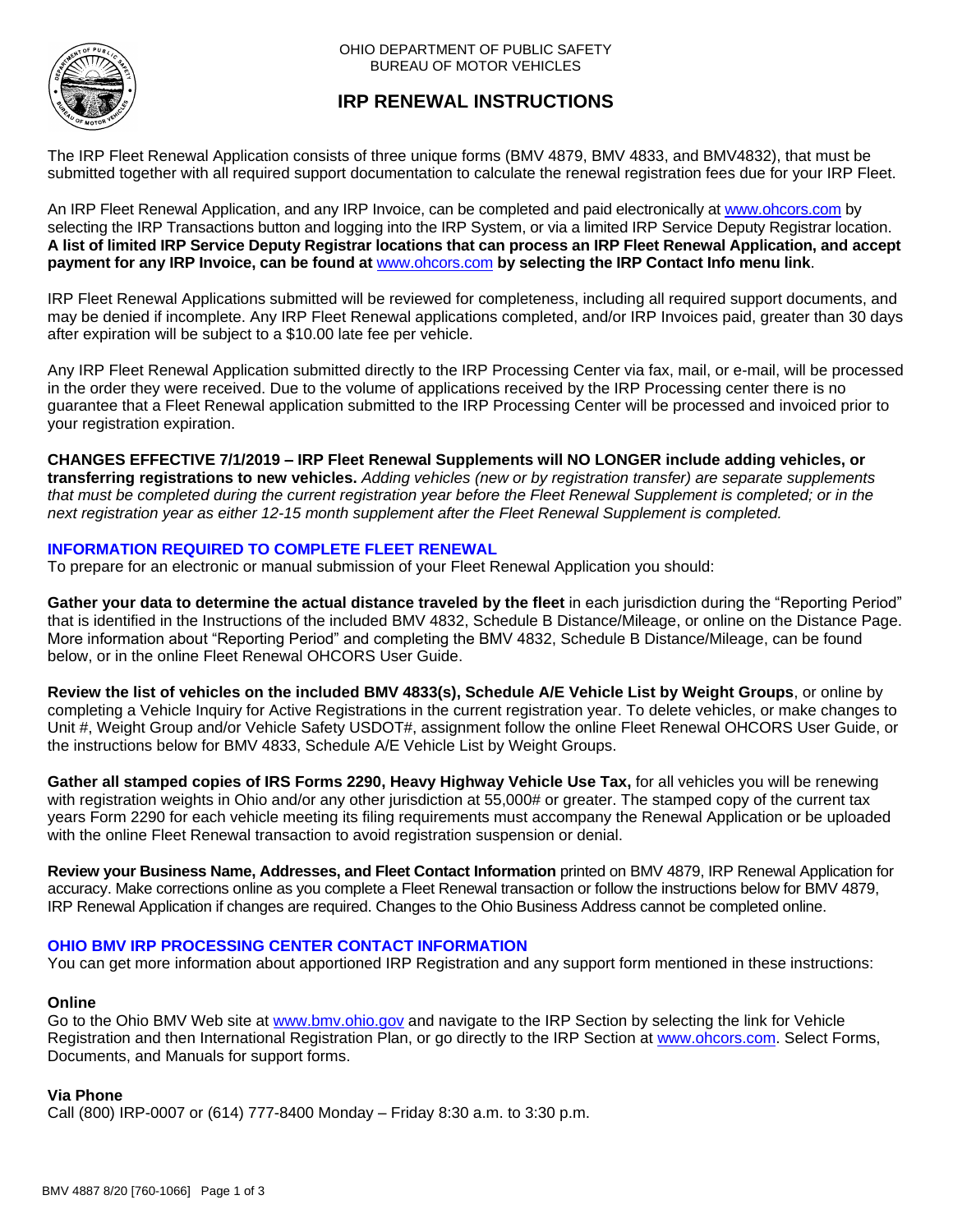#### **INSTRUCTIONS FOR BMV 4879, IRP RENEWAL APPLICATION**

Ohio Revised Code (R.C.) Chapter 4509: Financial Responsibility and Ohio Administrative Code (O.A.C.) Chapter 4501:1-2 Financial Responsibility describe the financial responsibility requirements for all Motor Vehicles operating in Ohio. In part R.C. indicates that:

In Ohio, it is illegal to drive any motor vehicle without insurance, and it is illegal for a vehicle owner to allow anyone else to drive his or her motor vehicle without insurance.

- Proof of insurance must be presented at traffic stops, accident scenes and vehicle inspections.
- Minimum insurance requirements are \$25,000 for injury/death of one person, \$50,000 for injury/death of two or more people, and \$25,000 for property damage in an accident.

*Note: Other motor carrier regulatory organizations may have additional Financial Responsibility requirements for the operation of Commercial Motor Vehicle(s) in Ohio, or interstate, it is your responsibility to ensure compliance with all Financial Responsibly requirements.*

**If you have DO NOT have changes** to the information printed on the form Sign and Date the form to certify the information is correct and that you are compliant with the information listed there.

**If you DO have changes** to the information printed on the form cross out the incorrect information and write in the correct. *Note: Changes to Ohio Business Address can only be made to another Ohio Business Address and requires that support documents as described in BMV 4846, IRP Establishing Base Jurisdiction and Proof of Residency, accompany the Renewal Application.*

**To have you Fleet Renewal Application e-mailed** in the future place an "X" in the box indicated. **Sign and Date the form** to certify the information is correct and that you are compliant with the information listed there. Failure to sign and date the BMV4879 will prevent the fleet renewal application from being processed.

# **INSTRUCTIONS FOR BMV 4833, SCHEDULE A/E VEHICLE LIST BY WEIGHT GROUPS**

You must indicate a Vehicle Renewal Transaction Code for each vehicle listed on the BMV4833. Failure to indicate a Vehicle Renewal Transaction Code will result in ALL VEHICLES included in the renewal fee calculation.

*Note: Any requests for refund of vehicles renewed in error may be denied, or less than the full fees paid, if no Vehicle Renewal Transaction Codes were indicated on the BMV 4833.*

**Delete a vehicle from your renewal application** by entering a "D" in the Vehicle Renewal Transaction Code column as needed for each vehicle you would like to delete from your fleet.

*Note: Adding a vehicle to a fleet after it has been deleted on the fleet renewal application will result in a full year registration fee calculation and late fees if applicable.*

**Renew a vehicle with no changes** by entering an "R" in the Vehicle Renewal Transaction Code column for each vehicle you wish to renew with no changes.

**Renew a vehicle and request a replacement plate** by entering a "P" in the Vehicle Renewal Transaction Code column , and the appropriate Replacement Plate Reason Code of "L" for Lost, "S" for Stolen, or "D" for Destroyed as needed by vehicle.

**Renew a vehicle and request changes to its UNIT#, Vehicle Safety USDOT#**, **and/or Weight Group Assigned** by entering an "M" in the Vehicle Renewal Transaction Code, crossing out the incorrect information and writing in the new information including the Vehicle Safety USOT# entities Taxpayer Identification Number, as needed by vehicle.

*Note: Changing the Vehicle Safety USDOT# to a USDOT# that is not the same entity as the IRP Registrant requires the support document BMV 4885, Motor Carrier Responsible for Safety Statement, (or its equivalent information in a Lease Document) accompany the Renewal Application*.